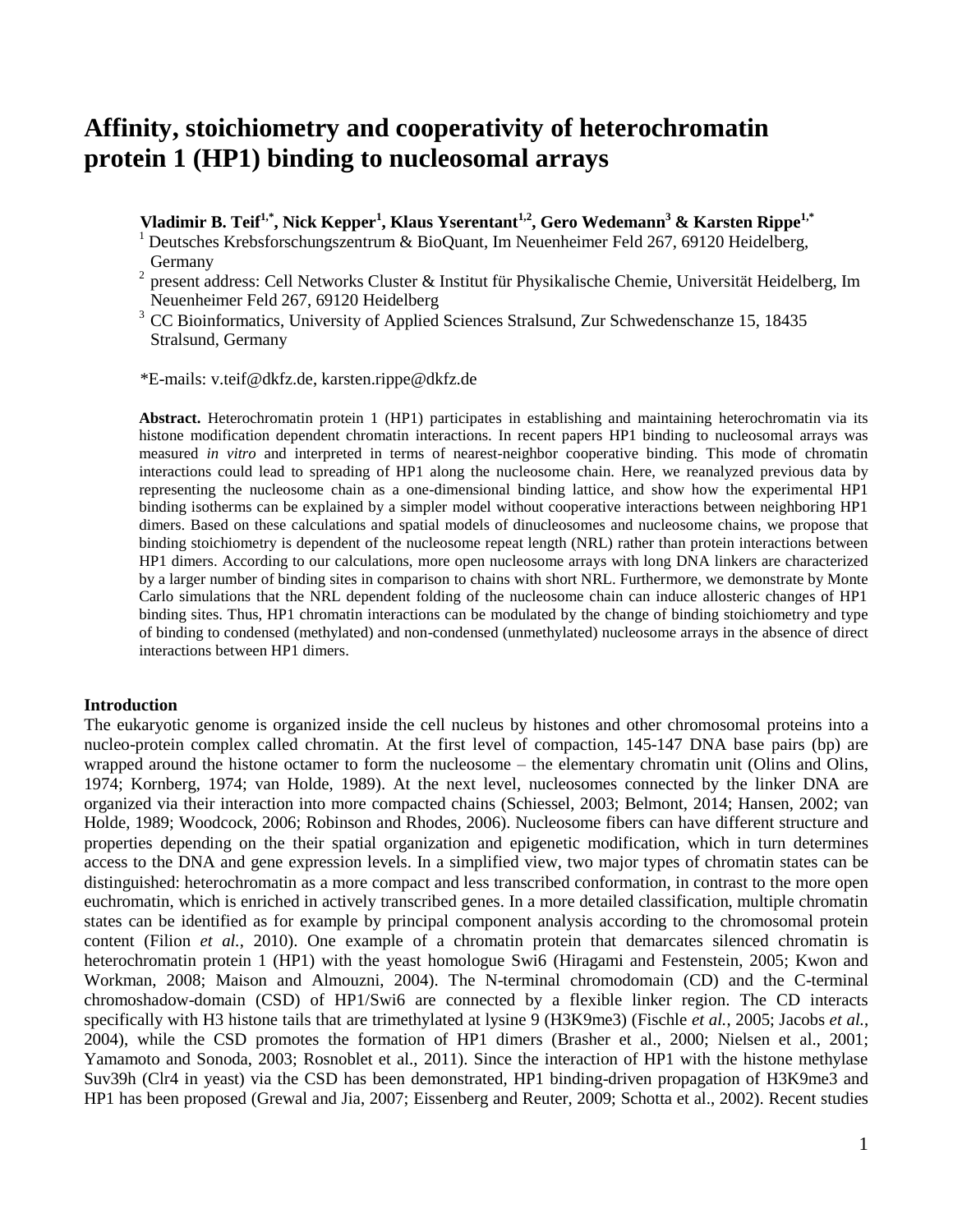investigated the H3K9me3 dependent binding of the yeast HP1 homologue Swi6 to different nucleosome substrates in vitro (Canzio *et al.*, 2011; Al-Sady *et al.*, 2013; Canzio *et al.*, 2013; Canzio *et al.*, 2014). From these studies it was concluded that cooperative binding and oligomerization and spreading of Swi6 on chromatin can contribute to propagating the heterochromatin state along the nucleosome chain. While a number of theoretical models have been developed to account for the switching and propagation of nucleosome states via this type of feedback loop mechanisms (Stein, 1980; Hong *et al.*, 2011; Micheelsen *et al.*, 2010; Sneppen *et al.*, 2008; Dodd *et al.*, 2007; David-Rus *et al.*, 2009; Sedighi and Sengupta, 2007; Angel *et al.*, 2011; Zhao-Wen *et al.*, 2011), the mechanistic details of this process remain far from being understood. There are also specific theoretical issues that need to be considered. For example, long-range but not contact interactions between DNA-bound proteins can lead to the phase transition of the first kind due to protein-DNA binding (Lando and Teif, 2000; Teif *et al.*, 2002). A series of later works applied similar ideas of long-range interactions to the spreading of the heterochromatin state (Micheelsen *et al.*, 2010; Sneppen *et al.*, 2008; Dodd *et al.*, 2007). Yet, long-range interactions up to now have no experimental support for the case of HP1 chromatin binding, while contact HP1-HP1 interactions would not be sufficient to explain a heterochromatin-euchromatin boundary in the absence of additional factors like insulator or DNA sequence-determined modification domains.

Most of the theoretical approaches consider the DNA as a 1D lattice of units, which can adopt different states depending on reversible binding or covalent modifications (Chereji and Morozov, 2014; Vaillant *et al.*, 2010; Schwab *et al.*, 2008; Mobius *et al.*, 2013; Morozov *et al.*, 2009; Segal *et al.*, 2006; Kaplan *et al.*, 2009; Teif and Rippe, 2011; Teif and Rippe, 2010; Teif *et al.*, 2010; Wang *et al.*, 2008; Lubliner and Segal, 2009; Florescu *et al.*, 2012; Teif and Rippe, 2009; Afek *et al.*, 2011; Mirny, 2010; Gabdank *et al.*, 2010; Chevereau *et al.*, 2009; Reynolds *et al.*, 2010). The size of the elementary lattice unit can be set either as one DNA base pair, or one nucleosome, or one can use an even larger coarse graining. Thus, these models can be scaled to study genomic events both at the molecular and the systems level (Teif *et al.*, 2013). The major challenge, however, is the parameterization of the model based on the experimental data as these determine principally different properties of the model.

A series of recent studies provided valuable insights into the nucleosome binding properties of HP1/Swi6 (Canzio *et al.*, 2011; Canzio *et al.*, 2014; Canzio *et al.*, 2013). Swi6 was found to bind nucleosomes as a dimer with a stoichiometry of two Swi6 dimers per mononucleosome, and assembled on the nucleosomal lattice in a manner strongly affected by the H3K9 methylation state. From an analysis of the binding curves it was concluded that attractive interactions between neighboring Swi6 dimers exist that lead to spreading of Swi6 along the nucleosome chain. Furthermore, the length of the DNA linker between nucleosomes had a large effect on HP1 binding. In order to further dissect the mode of Swi6 binding to chromatin, we have performed here calculations using an analytical 1D lattice binding algorithm and 3D Monte Carlo simulations of nucleosome chain folding. The results prompt us to propose an alternative model for Swi6 binding that considers changes of nucleosome chain folding depending on the nucleosome repeat length.

## **Model**

In the previous experiments, Swi6 binding to mono- and di-nucleosomes and 12-mer nucleosomal arrays was quantified by measuring the fraction of nucleosomal substrate without any bound Swi6 by gel electrophoresis (Canzio *et al.*, 2011). Thus, configurations with one or more bound Swi6 proteins per nucleosomal substrate were not distinguished. This is different from the conventional representation of the degree of binding as the fraction of occupied lattice binding sites. In particular, the concentration of half-saturation of such titration curves is not directly related to the standard dissociation constant for protein binding to a nucleosomal lattice. This warrants additional consideration for dissecting binding affinity and cooperativity parameters. In a statistical-mechanical lattice binding formalism, the unbound fraction of nucleosome arrays can be simply expressed as 1/*Z*, where *Z* is the partition function of the system (Teif *et al.*, 2010; Teif and Rippe, 2010; Teif and Rippe, 2011). Correspondingly, the experimental curves reporting "1 – fraction unbound" can be expressed as  $(1 - 1/Z)$ . Next, one has to calculate the partition function, which depends on the selected model of biological interactions. Here we will use the general transfer matrix formalism, previously introduced for more complex systems including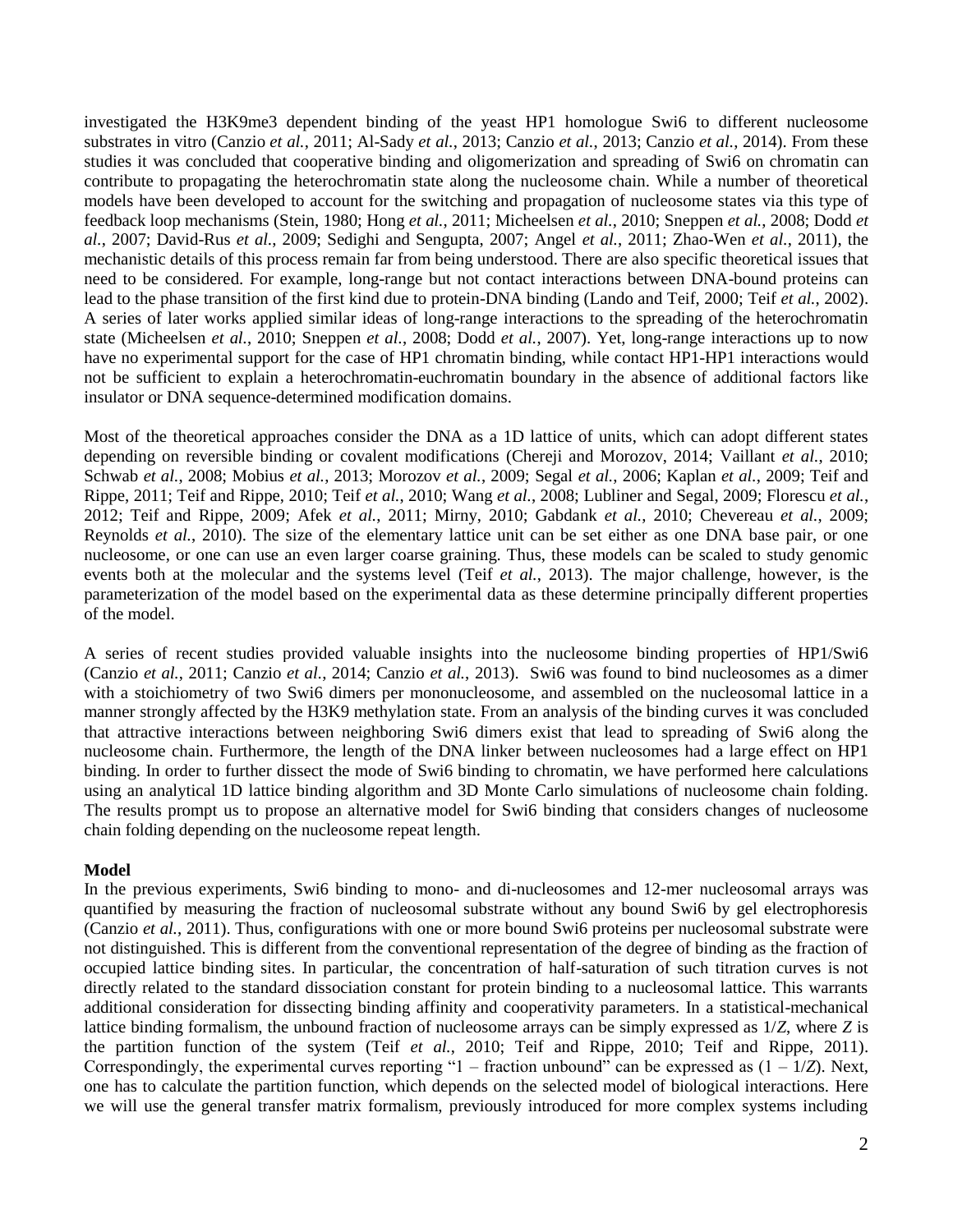DNA loops, multiprotein multilayer assembly and long-range interactions between DNA-bound or membranebound proteins (Teif, 2007; Teif, 2010).

Here, the nucleosome array is considered as a 1D lattice of binding sites with appropriate mathematical rules to make the 1D model equivalent to the corresponding 3D structure under consideration. Previously we have worked with models where the elementary lattice unit is the DNA base pair, protein amino acid or the nucleosome (Teif *et al.*, 2010; Teif and Rippe, 2010; Teif and Rippe, 2009; Teif *et al.*, 2008). Here for simplicity we will consider one half-wrap of the nucleosome as the elementary binding unit of one Swi6 dimer to one H3 tail of the nucleosome. The transfer matrices are constructed so that each matrix element  $Q_n(i, j)$  contains the probabilities to find the lattice unit *n* in a state *i* provided the unit *n* +1 is in state *j*. Prohibited combinations of states are characterized by zero weights. The partition function is given by sequential multiplication of all transfer matrices enclosed between two unit vectors:

$$
Z = \begin{pmatrix} 1 & 1 & \dots & 1 \end{pmatrix} \times \prod_{n=1}^{N} Q_n \times \begin{pmatrix} 1 \\ 1 \\ \dots \\ 1 \end{pmatrix} \tag{1}
$$

Furthermore, we define *N* as the number of Swi6-dimer binding sites on a nucleosome array, *c<sup>0</sup>* as the molar concentration of free Swi6 dimers,  $K_d(n)$  as the Swi6-nucleosome dissociation constant per Swi6 dimer (the inverse value is the Swi6 binding constant  $K(n)$ , and *w* as the contact cooperativity constant for interactions between neighbor Swi6 dimers (Lando and Teif, 2000; Teif *et al.*, 2002; McGhee and von Hippel, 1974). For heterogeneous binding sites of a single protein type to DNA without long-range interactions, the transfer matrix can be constructed as follows:

$$
Q_{ij}(n) = \begin{pmatrix} K(n)c_0w & K(n)c_0 \\ 1 & 1 \end{pmatrix}
$$
 (2)

Here, rows of the matrix list the states of the current lattice unit *i*, and columns list the states of the next lattice unit *j*, where only two states are allowed, bound (first row) or free (second row). The situation becomes more complicated if we recollect that the geometric distances between two Swi6 dimers located on the same nucleosome and those located on the neighboring nucleosomes are not equivalent (up to now we do not make any assumptions about the way how Swi6 proteins interact with each other). The transfer matrix formalism can account for these features. For Swi6 dimers bound to the same nucleosomes, we can consider two protein binding modes numbered as "1" and "2" characterized by the same protein concentration and binding constant. In this case each lattice unit can be in three states (bound by protein type 1, bound by protein type 2, or free), and the corresponding transfer matrix has 9 elements:

$$
Q_{ij}(n) = \begin{pmatrix} K(n)c_0 & K(n)c_0w & K(n)c_0 \\ K(n)c_0w & K(n)c_0 & K(n)c_0w \\ 1 & 1 & 1 \end{pmatrix}
$$
 (3)

By introducing binding constants  $K_1$  and  $K_2$  for different HP1 binding modes, different binding stoichiometries  $m_1$ and  $m_2$ , and different cooperativity parameters  $w_{11}$ ,  $w_{12}$ ,  $w_{21}$ ,  $w_{22}$  the model can be made more complex as described previously (Teif, 2007). However, here the simple case of standard McGhee-von Hippel contact cooperativity (Eq. 2) and pair-wise cooperativity (Eq. 3) are sufficient. The difference between the latter two types of cooperativity is that according to Eq. 2 each protein can have interactions with two neighbors at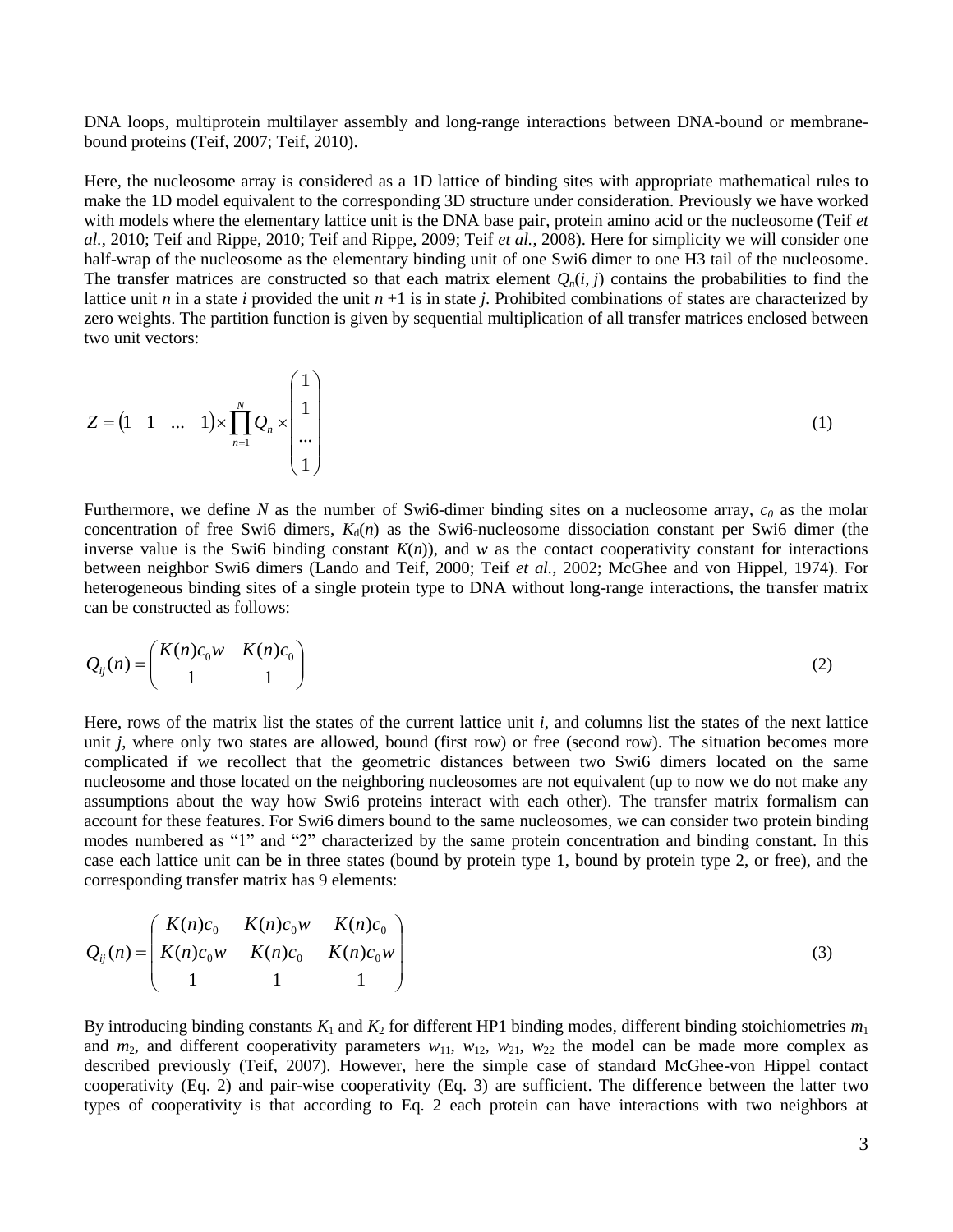saturation, while in Eq. 3 each protein can interact only with one of its neighbors which is bound to the same nucleosome.

Figure 1 illustrates this concept for Swi6 binding to mono- and di-nucleosomes. Strictly speaking, the model in Eq. 3 does not take into account that proteins #1 and #4 interact, which would require a more complicated model (see below). However, this affects only boundary conditions and thus the approximation by the matrix in Eq. 2 is justified. The only change is that the value of *w* is squared (energy doubled) upon transition from the interaction of a protein with a single-neighbor to two-neighbors.



**Figure 1.** A scheme of the lattice models for different types of contact interactions between nucleosome-bound Swi6 dimers.

(A) Pair-wise cooperativity. Swi6 dimers interact only within one nucleosome. At saturation each Swi6 dimer has contact with only one neighbor.

(B) When two nucleosomes are brought into physical proximity, neighboring Swi6 dimers can interact independently of whether they are bound to the same nucleosome or to two different nucleosomes. At saturation each Swi6 dimer has contact with two neighbors.

(C) Molecular model of a HP1 dimer binding to H3 tails from two different nucleosomes in a stacked dinucleosome structure. The DNA is depicted in grey, histone H3 in dark blue, H2A, H2B, and H4 in red and the HP1 dimer in light blue.

In addition, we have considered a model in which binding is not site-specific and binding sites are independent. In terms of the molecular features it represents the case that *all* nucleosomes are equally (un)methylated and that proteins bound to neighboring sites do not interact. Under these conditions, Eqs. 1-2 can be solved analytically, and the partition function is given as

$$
Z = (1 + Kc_0)^N,\tag{4}
$$

where  $N$  is the number of binding sites. In a specific case when the system undergoes a conformational transition depicted in Figure 1, the partition function if given by Eq. 5 (Poland, 2001):

$$
Z = (1 + Kc_0)^{N1} + K_T(1 + Kc_0)^{N2},\tag{5}
$$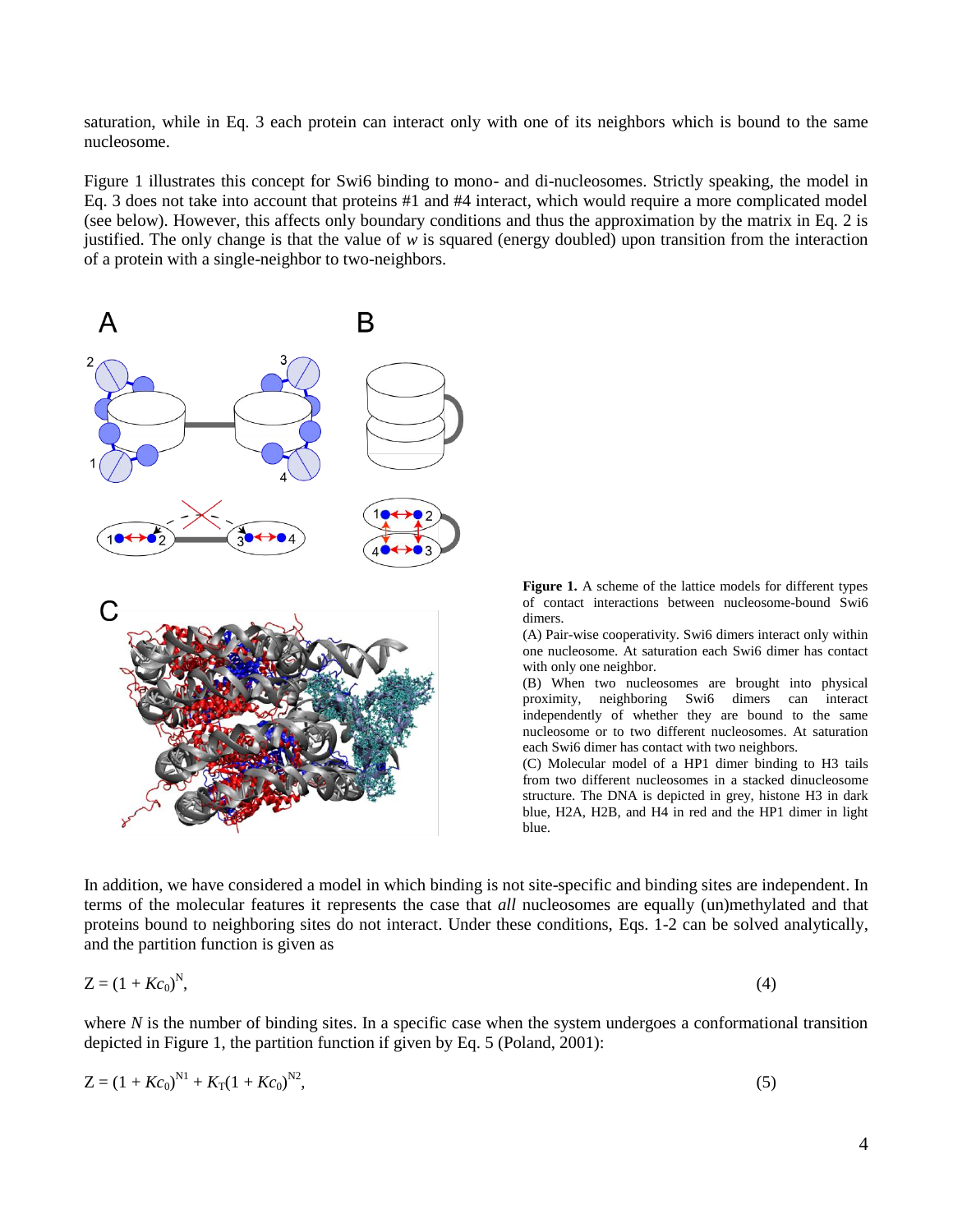where *N1* and *N2* are the numbers of sites in the extended and folded dinucleosome conformation correspondingly, and  $K<sub>T</sub>$  is the equilibrium constant for the process of dinucleosome folding (Figure 1B). If dinucleosome folding does not affect the stoichiometry of HP1 binding and all binding sites remain equivalent, Eq. 5 can be simplified to

$$
Z = (1 + wKc_0)^N, \tag{6}
$$

where the cost of dinucleosome folding is included in *w* as the allosteric interaction between bound HP1s. The latter type of protein binding cooperativity has the same mathematical description as the McGhee-von Hippel cooperativity, but does not require direct protein-protein contacts and is induced through the conformational transition of the dinucleosome.

#### **Results**

As the initial reference state, we analyzed Swi6 binding to methylated and non-methylated mononucleosomes using Eqs 1-3. For the chromoshadow-domain of Swi6 a value of  $K_d < 17$  nM for its self-association was determined (Canzio *et al.*, 2011). Thus, it is justified to consider Swi6 as a single dimeric species in the following theoretical analysis of its binding to different nucleosome substrates. However, it is noted that the analysis of mouse  $HP1\beta$  by analytical ultracentrifugation shows that the free protein has a dimerization dissociation constant of about 1 µM (Table 1) (Müller-Ott *et al.*, 2014). Accordingly, a HP1 monomer-dimer equilibrium would have to be taken into account in *in vitro* experiments conducted at protein concentrations in the range of 10<sup>-6</sup> M and below for the mouse HP1 protein.

| <b>Concentration</b><br>$(\mu M)$ | $S_1(S)^a$    | $S_2(S)^a$    | $M_{\rm ave}$<br>$(kDa)^b$ |  |
|-----------------------------------|---------------|---------------|----------------------------|--|
| 1.1                               | $2.0 \pm 0.1$ |               | n.d.                       |  |
| 3.5                               | n.d.<br>n.d.  |               | $21 \pm 1$ <sup>c</sup>    |  |
| 4.3                               | $2.0 \pm 0.1$ | $2.8 \pm 0.2$ | n.d.                       |  |
| 7.2                               |               | $2.8 \pm 0.1$ | n.d.                       |  |
| 10-23 $\mu$ M <sup>d</sup>        |               | $2.8 \pm 0.2$ | $47+1$                     |  |

Table 1. Concentration dependent sedimentation coefficients and molecular weights of mouse HP1 $\beta$  determined by analytical ultracentrifugation. Sedimentation coefficients and molecular weights of recombinant mouse His-tagged full-length HP1 $\beta$  were measured and analyzed at the indicated concentrations of monomer as described previously (Müller-Ott *et al.*, 2014). Values refer to H<sub>2</sub>O and a temperature of 20 ºC as standard state.

<sup>a</sup> Determined by sedimentation velocity ultracentrifugation and data analysis as described previously.

b Determined from sedimentation equilibrium ultracentrifugation at 10000 and 15000 rpm and 230 nm and 280 nm absorbance. Data were fitted to a one-component model.

<sup>c</sup> Sedimentation equilibrium ultracentrifugation showed systematic deviations of residues when fit to a one component model. A good fit was obtained with a two-component model with molecular weights of  $M_1 = 18.8$  kDa and  $M_2 = 42.6$  kDa indicative of a significant amount of HP1 monomer being present at this protein concentration.

<sup>d</sup> Average values from measurements at 10.4  $\mu$ M and 23.4  $\mu$ M which showed only a single dimeric HP1 species.

We compared two models: a simple model allowing one Swi6 dimer interacting with one H3 tail, and a more complex model, in which one Swi6 dimer interacts either with one or two H3 tails. The fit did not improve when using the more complex model. Accordingly, we used the simpler model with one mode of binding (Eq. 2). With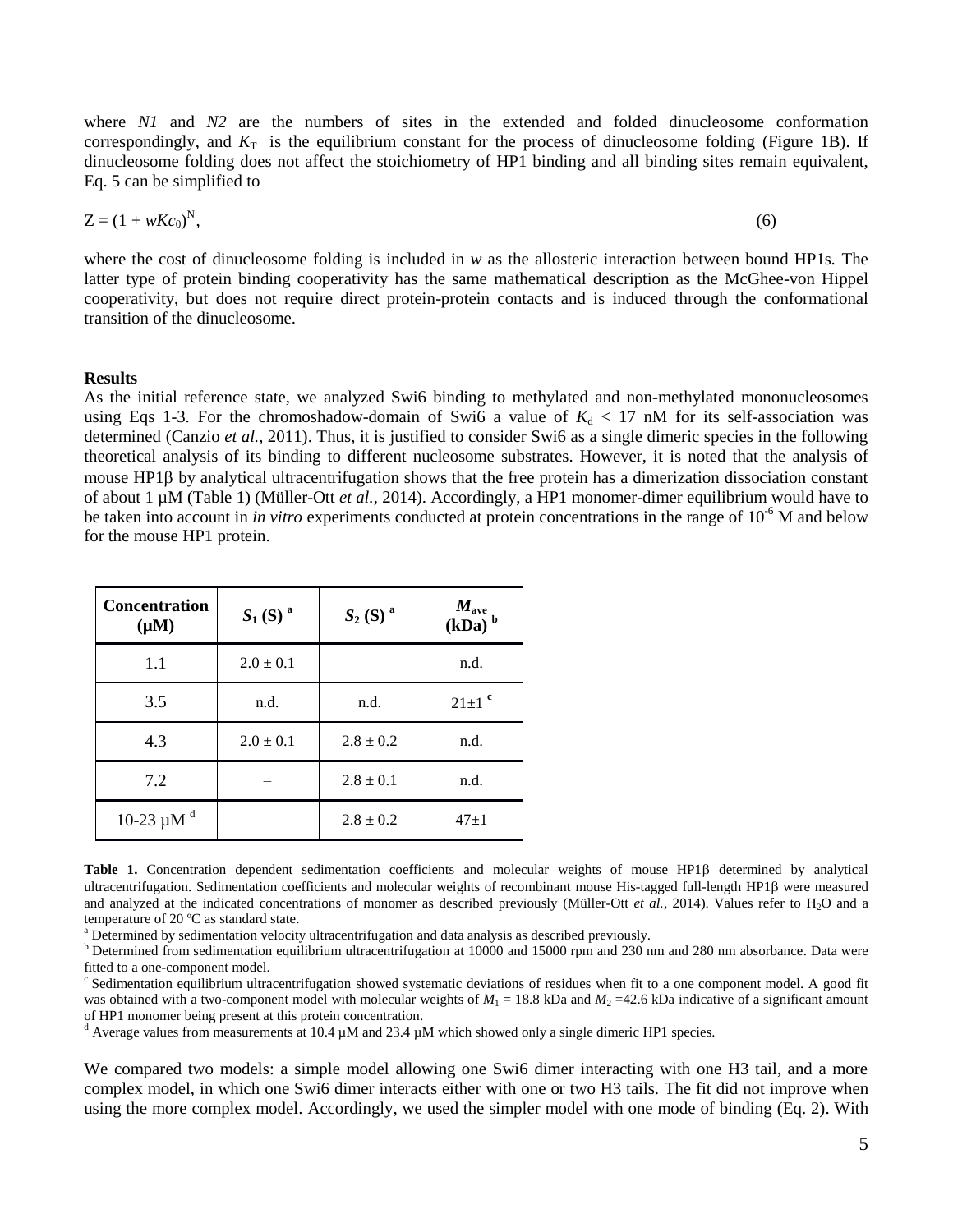this model, we found that Swi6 binding to mononucleosomes can be described well with a contact cooperativity parameter  $w = 15$  and dissociation constant  $K_d = 0.33$  µM for trimethylated and  $K_d = 2$  µM for unmodified nucleosomes. This yields 1.8 kT (~1 kcal/mol) energy difference per one Swi6 dimer binding to H3K9me3 versus the unmodified H3K9 tail, which is comparable to  $\sim$  2.6 kcal/mol energy of HP1 chromodomain binding to H3K9me3 peptides (Hughes *et al.*, 2007) (Figure 2).



**Figure 2.** Swi6 binding to methylated (red) and nonmethylated (black) mononucleosomes. Binding curves depict the fit to the data for  $N = 2$ ,  $w = 15$ according to Eq. 2, and the dissociation constant  $K_d$ values indicated in the figure. Data points are from previous in vitro binding experiments (Canzio *et al.*, 2011).

Next, we analyzed the observed differences in binding to mononucleosomes and dinucleosomes with different linker lengths (Figure 3). We started with the mononucleosome set of parameters determined above. These reproduced the experimental binding curve for the 15-bp linker dinucleosome when doubling the number of mononucleosome binding sites *N,* and by additionally raising the cooperativity parameter *w* to the second power. The molecular mechanism behind this would be that with the 15-bp linker each Swi6 dimer had one contact in a tetrameric Swi6 structure. In contrast with the 47-bp linker, two Swi6 tetramers can come close to each other in 3D so that each Swi6 dimer would interact with two, not with one neighbor dimer (see Figure 1).



**Figure 3.** Swi6 binding to methylated monoand dinucleosomes. Binding curves were calculated according to Eq. 1 for a value of  $K_d = 0.33 \mu M$ . Data points are from previous in vitro binding experiments (Canzio *et al.*, 2011)..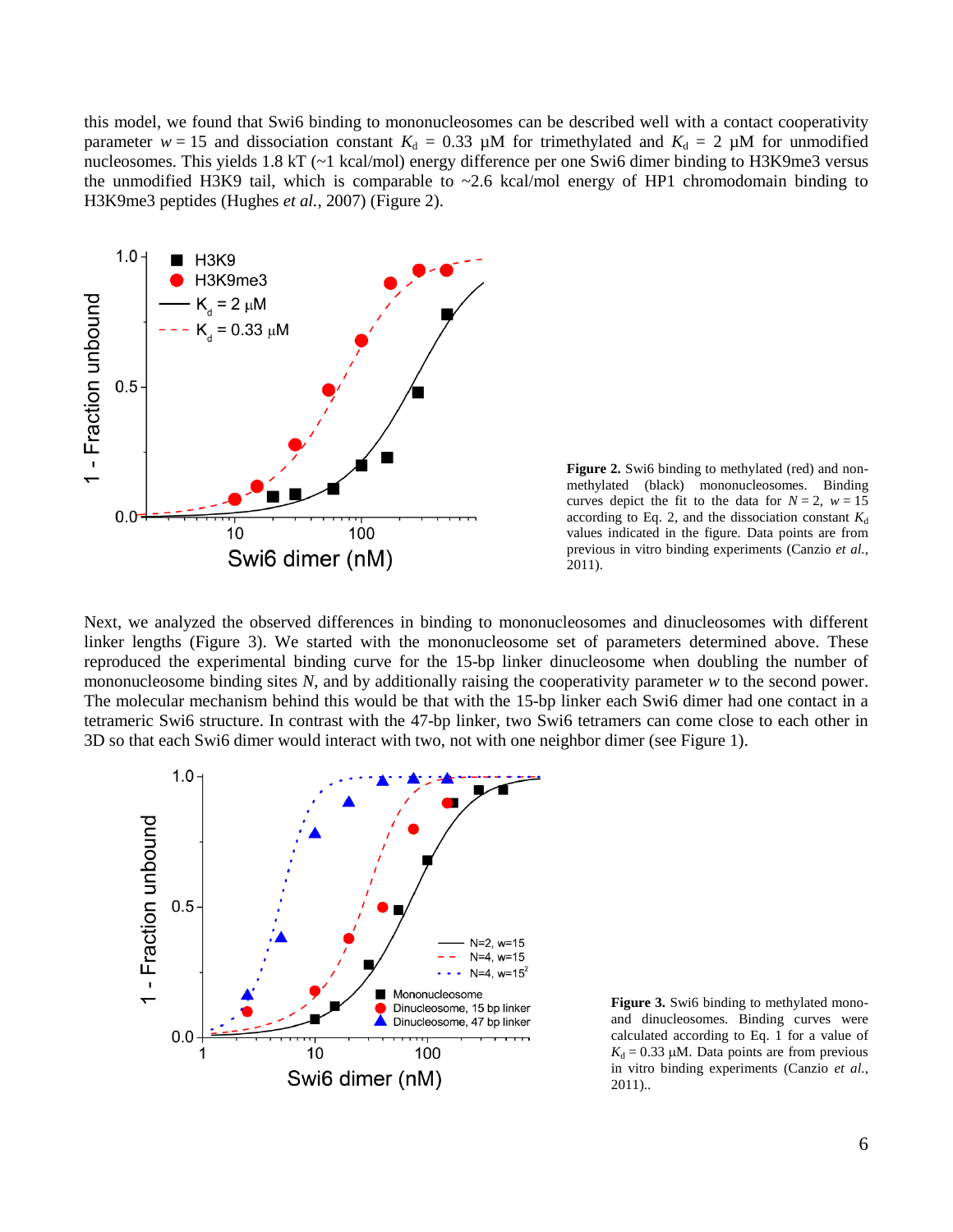The same binding model fits for non-methylated mono- and dinucleosomes, albeit with an about 6-fold lower binding affinity (Figure 4). In this case the experimental data for the mononucleosome were fit using the algorithm in Eqs. 1-2 with the following parameters:  $N = 2$ ,  $K_d = 2 \mu M$ ,  $w = 15$ . By changing the stoichiometry to allow binding of twice as many proteins  $(N = 4)$ , the dinucleosome binding curve was described well. For the dinucleosome with the short linker (15 bp) binding cooperativity was the same as in the case of the mononucleosome. For the dinucleosome with the long linker (47 bp) additional protein-protein contacts form as manifested by the two-fold increase in the protein-protein interaction energy. The corresponding cooperativity constants multiply  $(w^2)$  instead of *w*). The latter can be explained if long linker allows the dinucleosome to fold back so that two core particles contact each other and allow all four Swi6 dimers interact (see Figure 1).



**Figure 4.** Swi6 binding to non-methylated mono- and dinucleosomes. Binding curves were calculated according to Eq. 1.  $K_d = 2 \mu M$ . Other parameters are indicated in the figure. Data points are from previous in vitro binding experiments (Canzio *et al.*, 2011).

Since data fitting in Figures 2-4 required only weak contact cooperativity, we asked whether it is possible to fit the data without contact cooperativity between HP1 dimers. Figure 5 shows the recalculation using Eq. 4, assuming that HP1 dimers do not form energetically stable complexes with each other. This fit results in higher dissociation constants ( $K_d$  = 0.67  $\mu$ M for unmethylated and 0.17  $\mu$ M for methylated mononucleosomes).



Figure 5. Swi6 binding to methylated (red) and nonmethylated (black) mononucleosomes. Binding curves represent a theoretical fit by a non-cooperative model (Eq. 4) with  $N = 2$  and dissociation constants indicated in the figure. Data points are from previous in vitro binding experiments (Canzio *et al.*, 2011).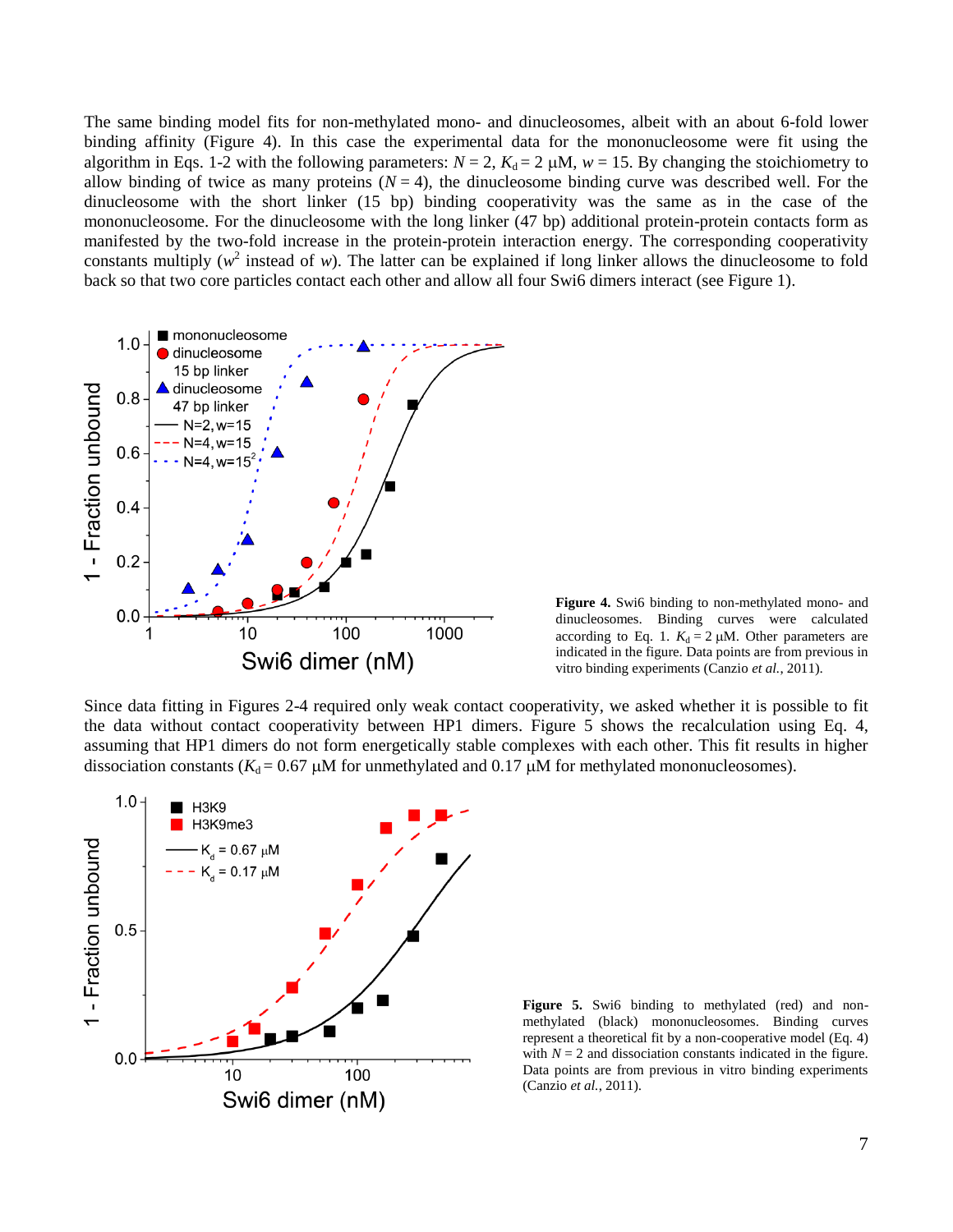For the dinucleosome our Monte Carlo simulations indicated a folding transition for 47-bp DNA linkers to a stacked structure (Fig. 1C) but not for 15-bp linkers. To quantitate the probability of this process, we performed a series of MC simulations of chromatin based on our previous 3D model (Kepper *et al.*, 2008). In the simulations shown in Fig. 6, the energy for the nucleosome stacking interactions at optimal distance and alignment was varied between 6 and 18 kT. As discussed previously this range of values corresponds to those derived from experiments (Kepper *et al.*, 2011).



**Figure 6.** Monte Carlo simulation of the dinucleosome folding. The frequency of conformations as a function of the distance between two nucleosomes is plotted for different energies of nucleosome-nucleosome stacking interactions from 6 kT to 18 kT (values indicated on the figure). The first peak at around 6- 7 nm separation distance corresponds to the folded dinucleosome conformation, where two nucleosomes are stacked on top of each other (see inset). The peak at around 23 nm separations corresponds to the stretched DNA linker between nucleosomes (linker length 47 bp).

At 12 kT the dinucleosome with 47 bp linker length showed first fold back events (distances between the centers of the two nucleosome below 11 nm). The folded back conformation was essentially absent for 15 bp linker dinucleosomes. The energy of 12 to 15 kT is comparable to the energy of two Swi6 binding to the methylated nucleosome (using  $K_d = 0.33$   $\mu$ M as determined in Figures 2-4). It is noted that binding of one HP1 can stabilize the stacked nucleosome conformation and would facilitate the binding of the second dimer via an allosteric change of the nucleosome substrate. Swi6 binding curves with a dinucleosome substrate were well described with Eq. 4 (HP1 dimers do not interact) (Fig 7) and an allosteric cooperativity,  $w = 5$  (Eq. 6).



Figure 7. Swi6 binding to methylated mono- and dinucleosomes. Binding curves for mononucleosomes (*N*=2) and dinucleosomes with 15-bp linkers  $(N=4)$  were calculated according to a noncooperative model (Eq. 4). The curve for dinucleosomes with 47 bp linkers was calculated using Eq. 6 assuming that the energy of dinucleosome folding is cast into allosteric binding cooperativity ( $w=5$ ).  $K_d = 0.17 \mu M$  for all curves. Data points are from previous in vitro binding experiments (Canzio *et al.*, 2011).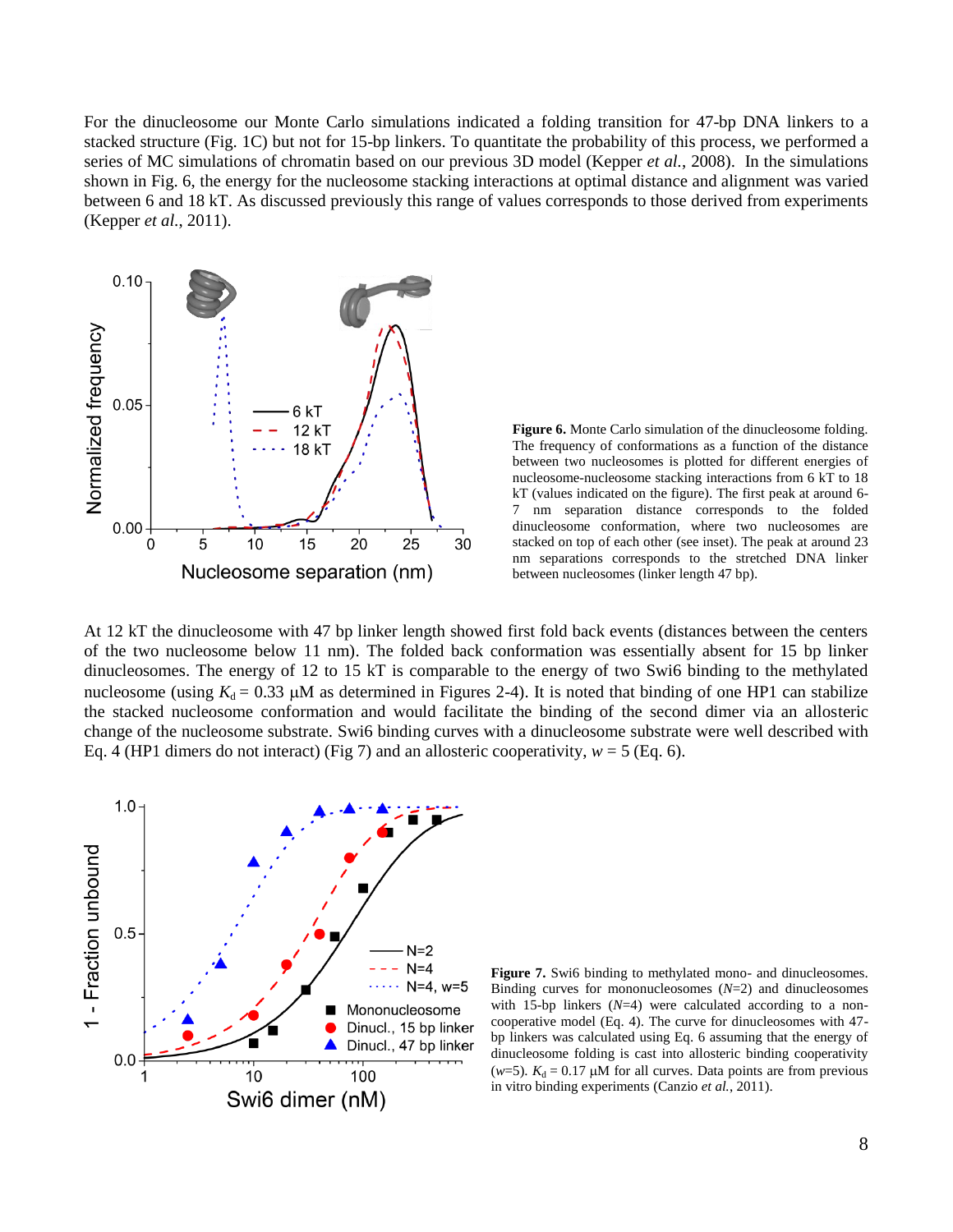Finally, we analyzed Swi6 binding to the methylated 12-nucleosome arrays (Figure 8). A simple model was able to quantitatively describe the experimental data in the absence of Swi6 binding cooperativity. Binding to the 12 nucleosome array with 47-bp linkers was fit with a dissociation constant  $K_d = 2 \mu M$  and  $N=24$  binding sites for Swi6 dimers (or alternatively with dissociation constant  $K_d = 1.1 \mu M$  and  $N=12$  binding sites). Keeping the  $K_d$ value and half the number of binding sites, we were able to fit the binding curve corresponding to the 12 nucleosomal array with 15-bp linker. In particular, if the nucleosomal array with 47-bp linkers can bind 24 Swi6 dimers (two dimers per nucleosome, as established above), the nucleosomal array with 15-bp linker can bind only 10 Swi6 dimers, which connect each second nucleosome (10 Swi6 bridges between 12 nucleosomes).



**Figure 8.** Swi6 binding to methylated arrays of 12 nucleosomes. Binding curves were calculated according to Eq. 1. Other parameters are given in the figure. Insets show representative snapshots from the Monte Carlo simulations of the 12-nucleosome array with the linker length 47 bp (left) and 15 bp (right). HP1 proteins were not included in the MC simulations of the chain, and are shown here to illustrate how the longer linker could double the number of potential binding sites with accessible H3 N-terminal tails for nucleosomes in spatial proximity. Data points are from previous in vitro binding experiments (Canzio *et al.*, 2011).

How can this model be connected to the available structural information? Our Monte Carlo simulations based on the previously described methodology (Kepper *et al.*, 2008) show that increased linker length is related to a more decondensed nucleosomal array conformation. As shown in Figure 8 (inset), regular nucleosomal arrays formed with 15 bp DNA linkers have less space for Swi6 binding in comparison with more open chromatin fibers with 47 bp linkers. Furthermore, two nucleosomes which appear to be close to each other in 3D are not necessarily two sequential neighbors in the 1D lattice, as discussed previously in the context of lattice models for chromatin (Teif and Rippe, 2010). The latter effect is demonstrated in more detail in Figure 9, where the stoichiometry of HP1 chromatin binding is justified (24 HP1 dimers for an amorphous 12-nucleosome array, versus 10 HP1 dimers for a 12-nucleosome array). Note that our MC model for long DNA linkers is fully compatible with the recent highresolution nucleosomal array structure determined by cryo-EM (Song *et al.*, 2014). This might explain the counterintuitive experimental result that dinucleosomes bind Swi6 similar to mononucleosomes, while longer nucleosomal arrays show significant differences. The considerations above are based on a geometry of the chromatin fiber with mostly straight and cross-linked linker DNA as observed previously in a tetranucleosome crystal structure (NRL = 169 bp) without linker histones (Brasher *et al.*, 2000) and cryo-EM based structures of 12 mer arrays with linker histone H1 and NRL =177 or 187 bp (Song *et al.*, 2014). As shown here and in our previous work (Kepper *et al.*, 2008), using a local nucleosome geometry that is derived from the tetranucleosome structure will promote a more open and irregular fiber conformation for longer linker length as found in the 47-bp linker (NRL = 194) nucleosome array versus the 15-bp linker nucleosome chain (NRL = 162 bp). This conformational difference results from an increased electrostatic repulsion between negative charges in the DNA linker. Addition of linker histones would favor fiber compaction (Cherstvy and Teif, 2014) as concluded also from the appearance of folded nucleosome arrays with a conformation similar to that found in the tetranucleosome crystal structure but with longer linker length of 30 and 40 bp (Song *et al.*, 2014).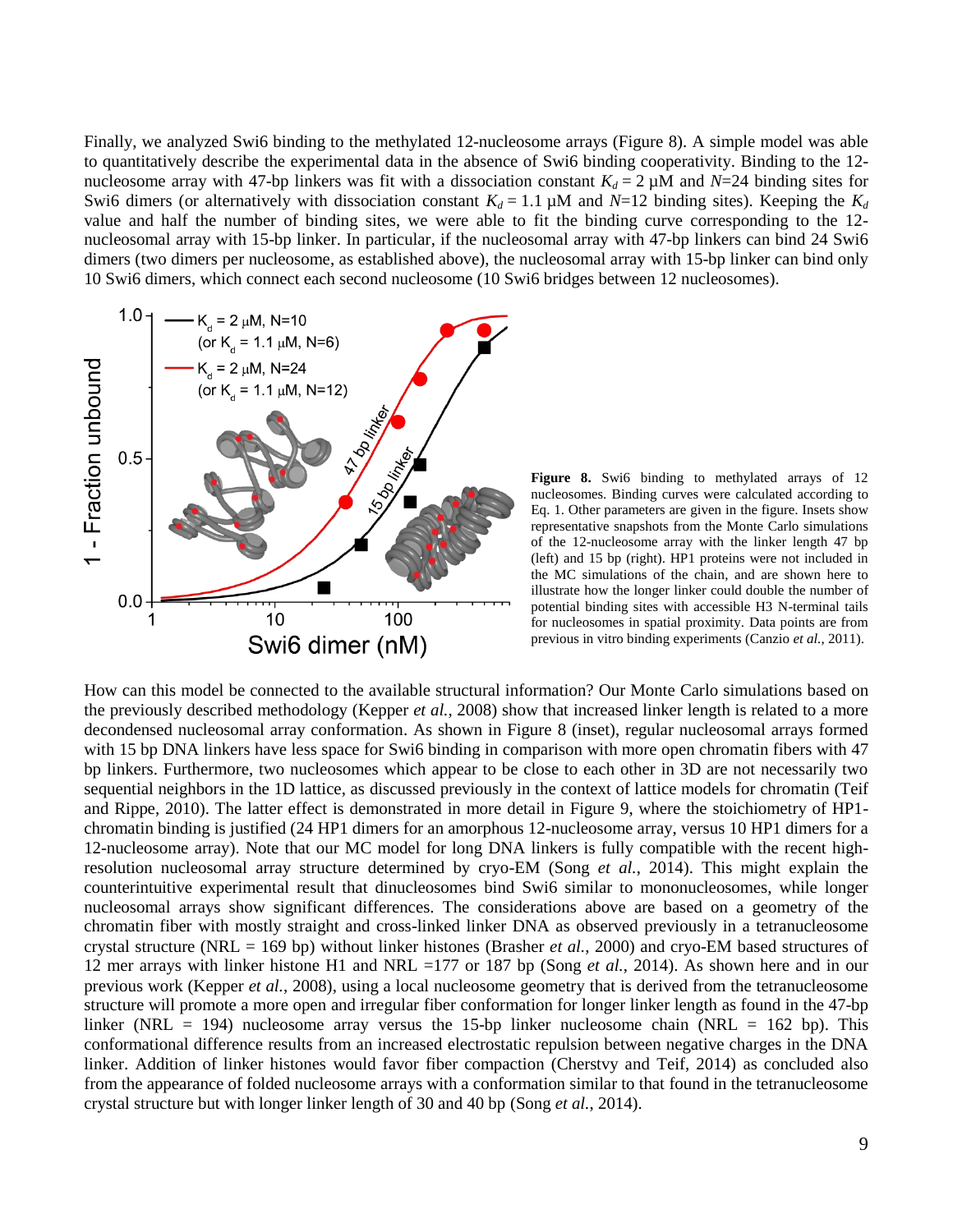Thus, the change of the binding behavior in 15-bp vs. 47-bp linkers can be explained by a change of binding stoichiometry due to differential compaction of the fiber. In addition, the conformation of nucleosome arrays imposes additional constraints to the HP1 interactions that are not present for mono- and dinucleosomes. It should be noted that while the relative stoichiometry difference between 15-bp vs 47-bp arrays is a feature that can be robustly obtained from the analysis of the data, the absolute stoichiometry changes between mononucleosomes and arrays might be obscured by concomitant changes in binding affinities.



**Figure 9.** (A) MC simulation of nucleosome arrays with 15-bp and 47-bp linkers. (B) Schematic drawing explaining the potential change of the HP1 binding stoichiometry due to the geometrical constraints imposed by the shorter DNA linker length.

#### **Discussion**

Here, we conducted an analysis of previously published binding isotherms (Canzio *et al.*, 2011) to dissect the binding of Swi6/HP1 dimers to nucleosomal substrates. In our analysis, we confirm a several-fold increased affinity upon H3K9 trimethylation, which is compatible with other *in vitro* measurements estimates (Munari *et al.*, 2012; Jacobs *et al.*, 2001). Furthermore, we found that accounting for the different stoichiometry in the absence of cooperativity is sufficient to rationalize Swi6/HP1 binding to chromatin. Notably, the observed allosteric cooperativity of binding for dinucleosomes substrate with long but not with short DNA linkers was quantitatively consistent with stacking of nucleosomes as predicted from MC simulations. This conformation of two nucleosomes allows for simultaneous interactions of one HP1 dimer with two H3 tails as depicted in the allatom model in Fig. 1 C. Interestingly, targeting of  $HP1\beta$  to heterochromatin appears to require the simultaneous recognition of two H3K9-methylated histone H3 molecules (Thiru *et al.*, 2004), which suggests that conformations of the nucleosome chain with two stacked nucleosome are preferred HP1 binding sites. The allosteric cooperativity arising due to the dinucleosome conformation change increased the Swi6 binding constant five-fold. This would be significantly larger than nonspecific interactions of Swi6 with DNA, to which an up to two-fold increase in the case of 47-bp linkers was attributed previously (Canzio *et al.*, 2011). A similar allosteric cooperativity without direct interactions between DNA-bound proteins has been described previously for the process of DNA condensation *in vitro* (Teif, 2005). Thus, we conclude that protein-protein contact cooperativity between Swi6/HP1 dimers is not needed to rationalize the available experimental binding curve. Furthermore, our recent analytical ultracentrifugation measurements of mouse HP1 $\beta$  proteins argue against the existence of HP1 tetramers or higher order complexes in solutions since the protein is present in a dimeric state at protein monomer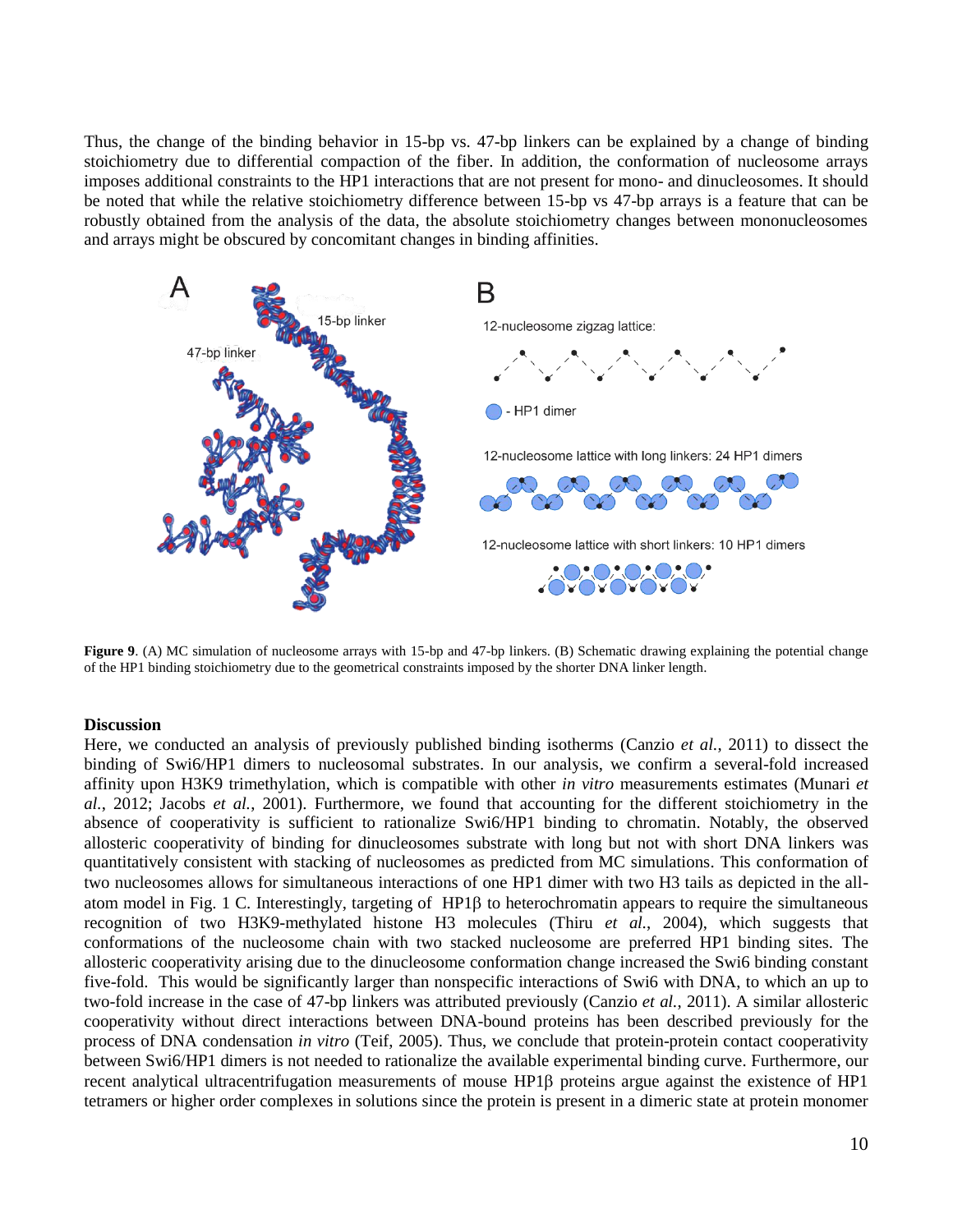concentrations up to the range of 30 µM (Table 1) (Müller-Ott *et al.*, 2014). Accordingly, cooperative interactions between chromatin-bound HP1 dimers are likely to be very weak. Furthermore, Swi6/HP1 binding to nucleosome arrays was compatible with a simple model where the stoichiometry of HP1 binding (but not the cooperativity of HP1-HP1 interaction) changes depending on the chromatin compaction state (Figures 8 and 9). Thus, a contiguous coverage of a genomic region by HP1 spreading would not be expected. This is consistent with recent experimental results which showed that about 90% of mouse HP1 proteins interact with chromatin very transiently with residence time on the second scale, while only ~10% was bound for minutes (Cheutin *et al.*, 2004; Müller *et al.*, 2009; Müller-Ott *et al.*, 2014). At the same time only a moderate enrichment of HP1 and the H3K9me3 modification for pericentric heterochromatin of 2-3 fold over other chromatin loci was observed that followed the higher DNA density in this nuclear subcompartment (Müller-Ott *et al.*, 2014). These observations are difficult to reconcile with a model in which HP1 recognition of H3K9me3 is coupled to spreading of the protein along chromatin due to protein-protein contact cooperativity. Interestingly, the Clr4/SUV39H methylases contain a chromodomain that can recognize H3K9 methylation, which could be important for the propagation of the H3K9me3 state and could compete with binding of HP1 (Al-Sady *et al.*, 2013). Thus, it will be important to further dissect, how Swi6/HP1 and Clr4/SUV39H (and possibly other factors) conspire via protein-protein interactions, recognition of the H3K9me2 and H3K9me3 modifications and long-range interactions between bound proteins along the nucleosome chain due to chromatin looping to establish, maintain and propagate heterochromatin.

### **Materials and Methods**

Calculations of the binding curves were performed using the *TFnuc* software suite (Teif *et al.*, 2013; Beshnova *et al.*, 2014; Teif *et al.*, 2014; Teif, 2007) as described in the Model section.

MC simulations were performed as described previously (Kepper *et al.*, 2008). The 12-mers were simulated with maximal nucleosome interaction energy of 6 kT for the optimal stacking of two nucleosomes. The dinucleosomes were simulated with 6, 12, 18 kT maximal interaction energy. It is noted that the effective average interaction strength between two nucleosomes is significantly lower as the constraints imposed by the DNA linker partly counteract optimal stacking. The main simulation parameters are summarized in Table 2.

| <b>Fiber</b><br><b>Type</b> | linker<br>(bp)    | $\alpha$<br>$\sim$ | $\sqrt{2}$ | $\sim$<br>70 | ∕ດ`            | 70) | (0) | (nm) | $\mathbf{nm}$ |
|-----------------------------|-------------------|--------------------|------------|--------------|----------------|-----|-----|------|---------------|
| <sub>cl</sub>               | ⊥ັ<br>$4^{\circ}$ | 70<br>25           | 140        | $-70$        | ററ<br>20<br>ററ |     |     | ر. ر |               |
| cl                          |                   | رے                 | 140        | $-25$        | ∠∪             |     |     | ن. ب |               |

**Table 2.** Parameters of the chain of nucleosomes in the Monte Carlo simulation. The linker length, six angles and two distances are used to define the local nucleosome geometry in the Monte Carlo simulations. The angles  $\alpha$ ,  $\beta$ , and γ define the conformation of lowest energy in which the linker DNA is positioned relative to the nucleosome. The parameter d describes the distance of the linker DNA entering and leaving the nucleosome. The angles δ, ε, and define the orientation of the nucleosome relative to the DNA entry and exit points. The distance c describes the distance between the DNA entry and exit points and the center of the histone core. For details of the parameterization see Kepper *et al.*, 2008.

The all-atom model of HP1 $\beta$  was built using the pdb structure coordinates 1DZ1 of the chromoshadow domain (Brasher *et al.*, 2000) and 1GUW of the chromo domain (Nielsen *et al.*, 2002). The connecting hinge region was homology modeled. This HP1 structure was then attached to two stacked nucleosomes from the tetranucleosome structure (Brasher *et al.*, 2000) with their H3 tail binding to the HP1B chromodomain according to the previously reported interactions (Nielsen *et al.*, 2002). The initial structures were refined by energy minimization and molecular dynamics with the Amber 10.0 software package (Thiru *et al.*, 2004). Steric clashes of the model structures were cleaned up by energy minimization and short molecular dynamics (MD) simulations (100 ps) with a generalized Born solvent accessible surface model (ionic strength 150 mM,  $\varepsilon_{\text{internal}} = 1.0$ ,  $\varepsilon_{\text{external}} = 78.5$ ) (Tsui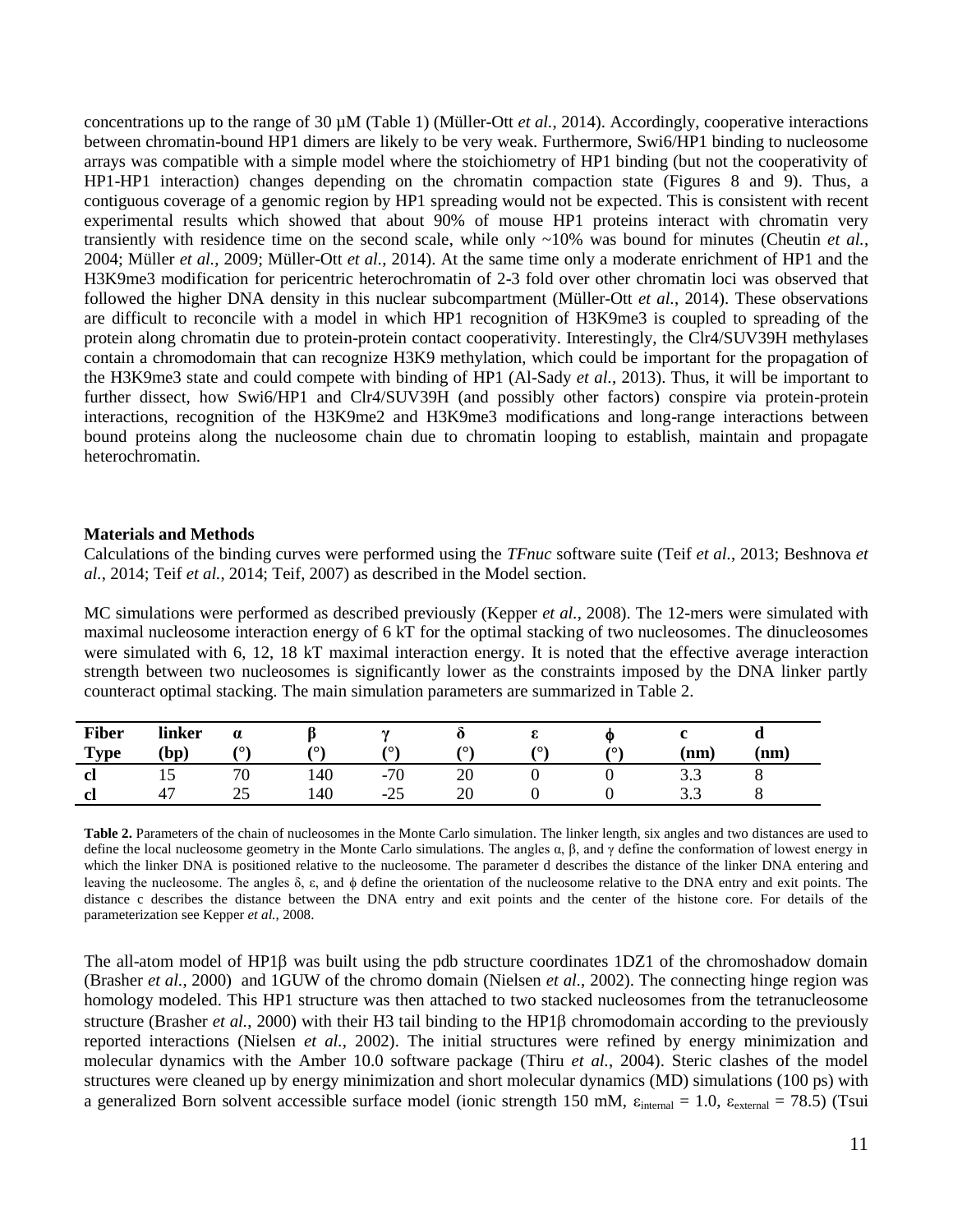and Case, 2000; Hawkins *et al.*, 1996). The particle mesh Ewald method (Darden *et al.*, 1993) for non-periodiccalculations was used for the treatment of the electrostatic interactions. As convergence criterion for the energy gradient a root-mean-square of the Cartesian elements of the gradient of less than 0.05 kcal mol<sup>-1</sup>  $\AA$ <sup>-1</sup> was chosen. Further molecular dynamics simulations were carried out in explicit water, at physiological salt condition (150 mM) and periodic boundary conditions in an NPT (constant pressure and constant temperature) ensemble for 5 ns.

## **Acknowledgements**

V.T. acknowledges the support from the Heidelberg Center for Modeling and Simulation in the Biosciences (BIOMS) and a DKFZ Intramural Grant. Computational resources and data storage were provided via grants from the BMBF (01IG07015G, Services@MediGRID) and the German Research Foundation (DFG INST 295/27-1).

## **References**

- Afek A, Sela I, Musa-Lempel N and Lukatsky D B 2011 Nonspecific transcription-factor-DNA binding influences nucleosome occupancy in yeast *Biophys J* 101 2465-75
- Al-Sady B, Madhani H D and Narlikar G J 2013 Division of labor between the chromodomains of HP1 and Suv39 methylase enables coordination of heterochromatin spread *Mol Cell* 51 80-91
- Angel A, Song J, Dean C and Howard M 2011 A Polycomb-based switch underlying quantitative epigenetic memory *Nature* 476 105-8
- Belmont A S 2014 Large-scale chromatin organization: the good, the surprising, and the still perplexing *Curr Opin Cell Biol* 26 69-78
- Beshnova D A, Cherstvy A G, Vainshtein Y and Teif V B 2014 Regulation of the nucleosome repeat length *in vivo* by the DNA sequence, protein concentrations and long-range interactions *PLoS Comput Biol* 10 e1003698
- Brasher S V, Smith B O, Fogh R H, Nietlispach D, Thiru A, Nielsen P R, Broadhurst R W, Ball L J, Murzina N V and Laue E D 2000 The structure of mouse HP1 suggests a unique mode of single peptide recognition by the shadow chromo domain dimer *EMBO J* 19 1587-97
- Canzio D, Chang E Y, Shankar S, Kuchenbecker K M, Simon M D, Madhani H D, Narlikar G J and Al-Sady B 2011 Chromodomain-mediated oligomerization of HP1 suggests a nucleosome-bridging mechanism for heterochromatin assembly *Mol Cell* 41 67-81
- Canzio D, Larson A and Narlikar G J 2014 Mechanisms of functional promiscuity by HP1 proteins *Trends Cell Biol* 24 377–86
- Canzio D, Liao M, Naber N, Pate E, Larson A, Wu S, Marina D B, Garcia J F, Madhani H D, Cooke R, Schuck P, Cheng Y and Narlikar G J 2013 A conformational switch in HP1 releases auto-inhibition to drive heterochromatin assembly *Nature* 496 377-81
- Chereji R V and Morozov A V 2014 Ubiquitous nucleosome unwrapping in the yeast genome *Proc Natl Acad Sci U S A* Early Edition DOI: 10.1073/pnas.1321001111
- Cherstvy A G and Teif V B 2014 Electrostatic effect of H1-histone protein binding on nucleosome repeat length *Phys Biol* 11 044001
- Cheutin T, Gorski S A, May K M, Singh P B and Misteli T 2004 In vivo dynamics of Swi6 in yeast: evidence for a stochastic model of heterochromatin *Mol Cell Biol* 24 3157-67
- Chevereau G, Palmeira L, Thermes C, Arneodo A and Vaillant C 2009 Thermodynamics of intragenic nucleosome ordering *Phys Rev Lett* 103 188103
- Darden T, York D and Pedersen L 1993 Particle Mesh Ewald an N.Log(N) Method for Ewald Sums in Large Systems *Journal of Chemical Physics* 98 10089-92
- David-Rus D, Mukhopadhyay S, Lebowitz J L and Sengupta A M 2009 Inheritance of epigenetic chromatin silencing *J Theor Biol* 258 112-20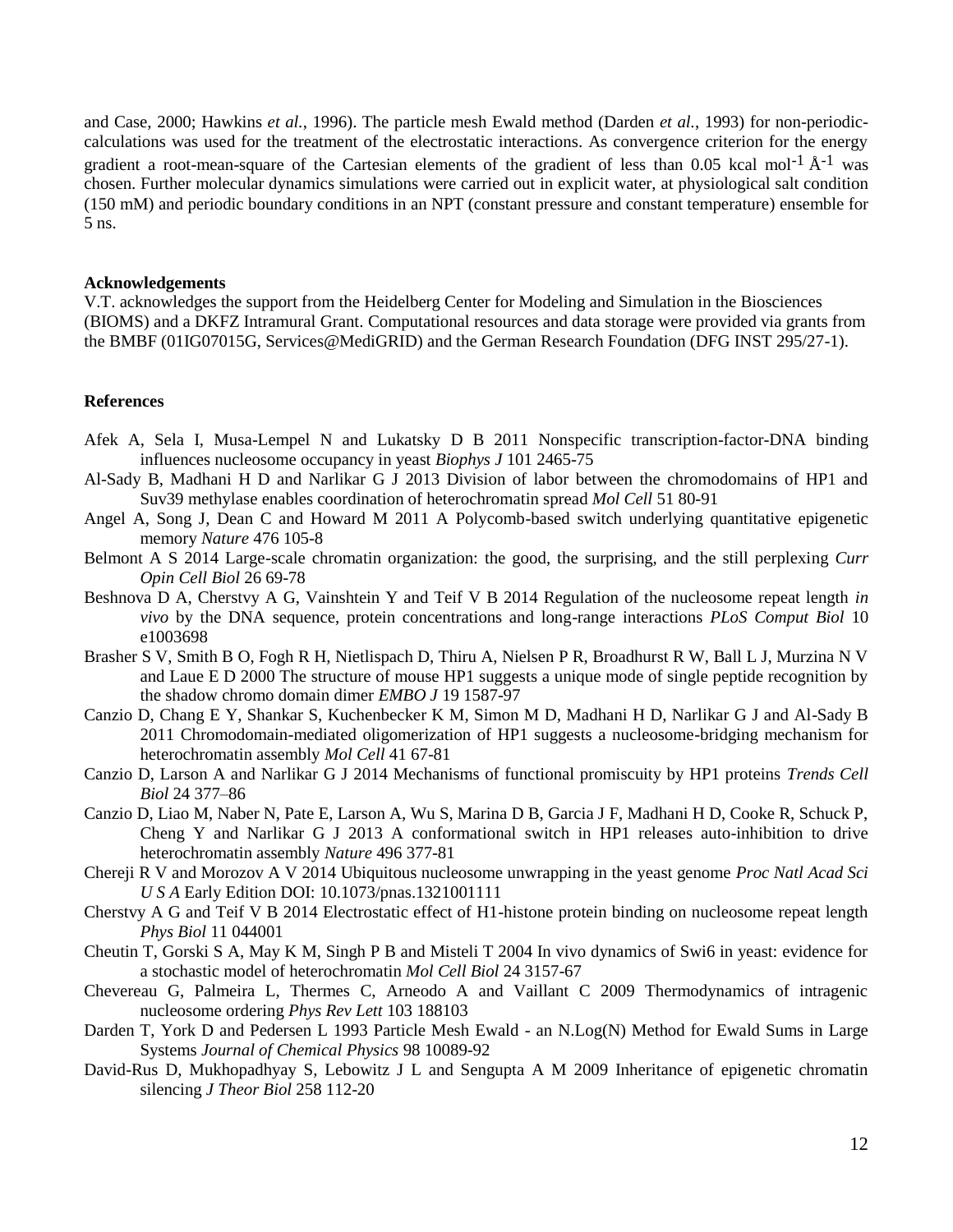- Dodd I B, Micheelsen M A, Sneppen K and Thon G 2007 Theoretical analysis of epigenetic cell memory by nucleosome modification *Cell* 129 813-22
- Eissenberg J C and Reuter G 2009 Cellular mechanism for targeting heterochromatin formation in Drosophila *International review of cell and molecular biology* 273 1-47
- Filion G J, van Bemmel J G, Braunschweig U, Talhout W, Kind J, Ward L D, Brugman W, de Castro I J, Kerkhoven R M, Bussemaker H J and van Steensel B 2010 Systematic protein location mapping reveals five principal chromatin types in Drosophila cells *Cell* 143 212-24
- Fischle W, Tseng B S, Dormann H L, Ueberheide B M, Garcia B A, Shabanowitz J, Hunt D F, Funabiki H and Allis C D 2005 Regulation of HP1-chromatin binding by histone H3 methylation and phosphorylation *Nature* 438 1116-22
- Florescu A M, Schiessel H and Blossey R 2012 Kinetic control of nucleosome displacement by ISWI/ACF chromatin remodelers *Phys Rev Lett* 109 118103
- Gabdank I, Barash D and Trifonov E N 2010 FineStr: a web server for single-base-resolution nucleosome positioning *Bioinformatics* 26 845-6
- Grewal S I and Jia S 2007 Heterochromatin revisited *Nat Rev Genet* 8 35-46
- Hansen J C 2002 Conformational dynamics of the chromatin fiber in solution: determinants, mechanisms, and functions *Annu Rev Biophys Biomol Struct* 31 361-92
- Hawkins G D, Cramer C J and Truhlar D G 1996 Parametrized models of aqueous free energies of solvation based on pairwise descreening of solute atomic charges from a dielectric medium *J Phys Chem-Us* 100 19824-39
- Hiragami K and Festenstein R 2005 Heterochromatin protein 1: a pervasive controlling influence *Cellular and molecular life sciences : CMLS* 62 2711-26
- Hong T, Xing J, Li L and Tyson J J 2011 A mathematical model for the reciprocal differentiation of T helper 17 cells and induced regulatory T cells *PLoS Comput Biol* 7 e1002122
- Hughes R M, Wiggins K R, Khorasanizadeh S and Waters M L 2007 Recognition of trimethyllysine by a chromodomain is not driven by the hydrophobic effect *Proc Natl Acad Sci U S A* 104 11184-8
- Jacobs S A, Fischle W and Khorasanizadeh S 2004 Assays for the determination of structure and dynamics of the interaction of the chromodomain with histone peptides *Methods Enzymol* 376 131-48
- Jacobs S A, Taverna S D, Zhang Y, Briggs S D, Li J, Eissenberg J C, Allis C D and Khorasanizadeh S 2001 Specificity of the HP1 chromo domain for the methylated N-terminus of histone H3 *EMBO J* 20 5232-41
- Kaplan N, Moore I K, Fondufe-Mittendorf Y, Gossett A J, Tillo D, Field Y, LeProust E M, Hughes T R, Lieb J D, Widom J and Segal E 2009 The DNA-encoded nucleosome organization of a eukaryotic genome *Nature* 458 362-6
- Kepper N, Ettig R, Stehr R, Marnach S, Wedemann G and Rippe K 2011 Force spectroscopy of chromatin fibers: extracting energetics and structural information from Monte Carlo simulations *Biopolymers* 95 435-47
- Kepper N, Foethke D, Stehr R, Wedemann G and Rippe K 2008 Nucleosome geometry and internucleosomal interactions control the chromatin fiber conformation *Biophys J* 95 3692-705
- Kornberg R D 1974 Chromatin structure: a repeating unit of histones and DNA *Science* 184 868-71
- Kwon S H and Workman J L 2008 The heterochromatin protein 1 (HP1) family: put away a bias toward HP1 *Molecules and cells* 26 217-27
- Lando D Y and Teif V B 2000 Long-range interactions between ligands bound to a DNA molecule give rise to adsorption with the character of phase transition of the first kind *J Biomol Struct Dyn* 17 903-11
- Lubliner S and Segal E 2009 Modeling interactions between adjacent nucleosomes improves genome-wide predictions of nucleosome occupancy *Bioinformatics* 25 i348-55
- Maison C and Almouzni G 2004 HP1 and the dynamics of heterochromatin maintenance *Nat Rev Mol Cell Biol* 5 296-304
- McGhee J D and von Hippel P H 1974 Theoretical aspects of DNA-protein interactions: co-operative and non-cooperative binding of large ligands to a one-dimensional homogeneous lattice *J Mol Biol* 86 469-89
- Micheelsen M A, Mitarai N, Sneppen K and Dodd I B 2010 Theory for the stability and regulation of epigenetic landscapes *Phys Biol* 7 026010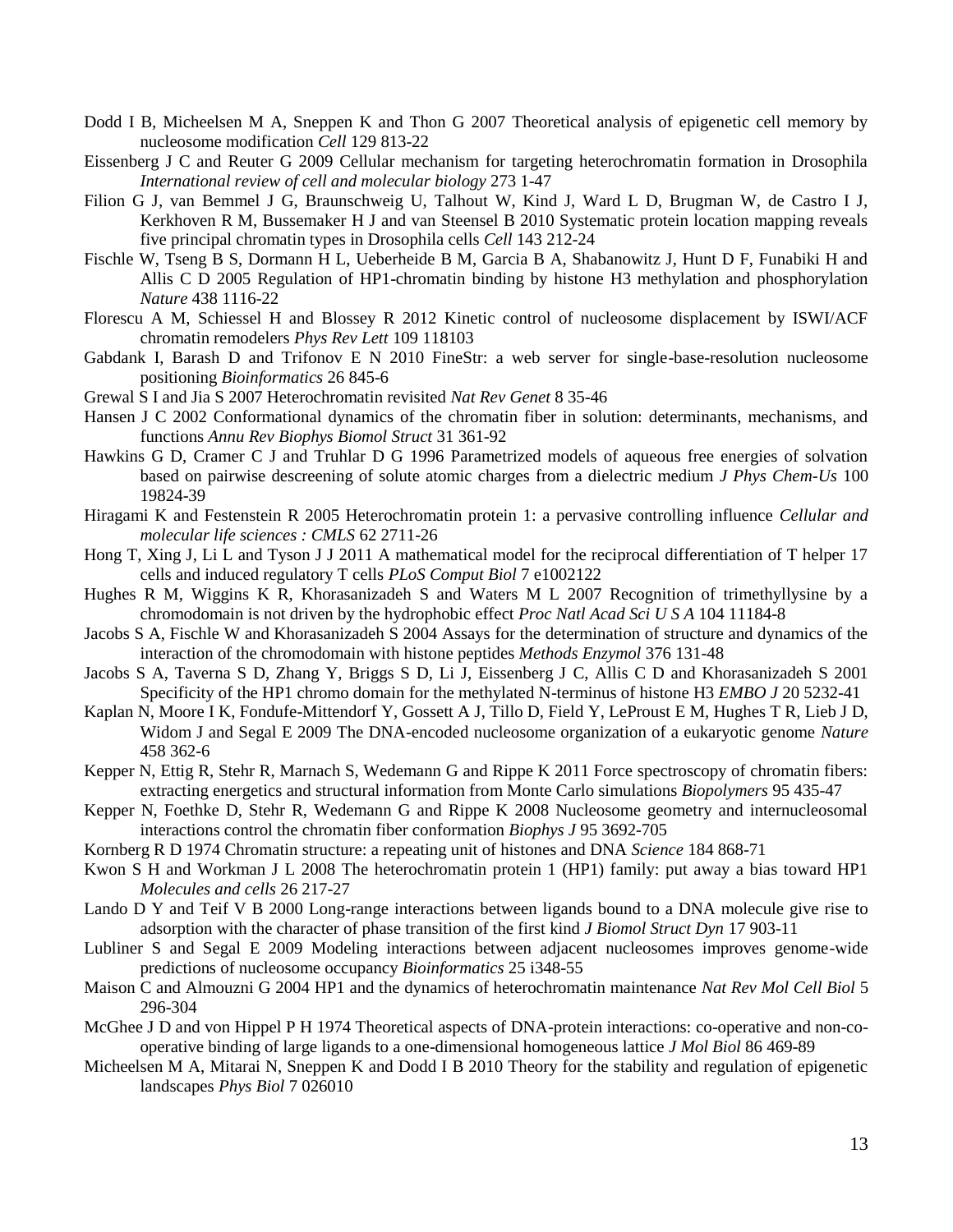- Mirny L A 2010 Nucleosome-mediated cooperativity between transcription factors *Proc Natl Acad Sci U S A* 107 22534-9
- Mobius W, Osberg B, Tsankov A M, Rando O J and Gerland U 2013 Toward a unified physical model of nucleosome patterns flanking transcription start sites *Proc Natl Acad Sci U S A* 110 5719-24
- Morozov A V, Fortney K, Gaykalova D A, Studitsky V M, Widom J and Siggia E D 2009 Using DNA mechanics to predict in vitro nucleosome positions and formation energies *Nucleic Acids Res* 37 4707-22
- Müller-Ott K, Erdel F, Matveeva A, Mallm J-P, Rademacher A, Hahn M, Bauer C, Zhang Q, Kaltofen S, Schotta G, Höfer T and Rippe K 2014 Specificity, propagation and memory of pericentric heterochromatin *Mol. Syst. Biol.* 10 746
- Müller K P, Erdel F, Caudron-Herger M, Marth C, Fodor B D, Richter M, Scaranaro M, Beaudouin J, Wachsmuth M and Rippe K 2009 Multiscale analysis of dynamics and interactions of heterochromatin protein 1 by fluorescence fluctuation microscopy *Biophys J* 97 2876-85
- Munari F, Soeroes S, Zenn H M, Schomburg A, Kost N, Schroder S, Klingberg R, Rezaei-Ghaleh N, Stutzer A, Gelato K A, Walla P J, Becker S, Schwarzer D, Zimmermann B, Fischle W and Zweckstetter M 2012 Methylation of lysine 9 in histone H3 directs alternative modes of highly dynamic interaction of heterochromatin protein hHP1beta with the nucleosome *J Biol Chem* 287 33756-65
- Nielsen A L, Oulad-Abdelghani M, Ortiz J A, Remboutsika E, Chambon P and Losson R 2001 Heterochromatin formation in mammalian cells: interaction between histones and HP1 proteins *Mol Cell* 7 729-39
- Nielsen P R, Nietlispach D, Mott H R, Callaghan J, Bannister A, Kouzarides T, Murzin A G, Murzina N V and Laue E D 2002 Structure of the HP1 chromodomain bound to histone H3 methylated at lysine 9 *Nature* 416 103-7
- Olins A L and Olins D E 1974 Spheroid chromatin units (v bodies) *Science* 183 330-2
- Poland D 2001 Ligand binding distributions in nucleic acids *Biopolymers* 58 477-90
- Reynolds S M, Bilmes J A and Noble W S 2010 Learning a weighted sequence model of the nucleosome core and linker yields more accurate predictions in Saccharomyces cerevisiae and Homo sapiens *PLoS Comput Biol* 6 e1000834
- Robinson P J and Rhodes D 2006 Structure of the '30 nm' chromatin fibre: a key role for the linker histone *Curr Opin Struct Biol* 16 336-43
- Rosnoblet C, Vandamme J, Volkel P and Angrand P O 2011 Analysis of the human HP1 interactome reveals novel binding partners *Biochem Biophys Res Commun* 413 206-11
- Schiessel H 2003 The physics of chromatin *Journal of Physics: Condensed Matter* 15 R699
- Schotta G, Ebert A, Krauss V, Fischer A, Hoffmann J, Rea S, Jenuwein T, Dorn R and Reuter G 2002 Central role of Drosophila SU(VAR)3-9 in histone H3-K9 methylation and heterochromatic gene silencing *EMBO J* 21 1121-31
- Schwab D J, Bruinsma R F, Rudnick J and Widom J 2008 Nucleosome switches *Phys Rev Lett* 100 228105
- Sedighi M and Sengupta A M 2007 Epigenetic chromatin silencing: bistability and front propagation *Phys Biol* 4 246-55
- Segal E, Fondufe-Mittendorf Y, Chen L, Thastrom A, Field Y, Moore I K, Wang J P and Widom J 2006 A genomic code for nucleosome positioning *Nature* 442 772-8
- Sneppen K, Micheelsen M A and Dodd I B 2008 Ultrasensitive gene regulation by positive feedback loops in nucleosome modification *Mol Syst Biol* 4 182
- Song F, Chen P, Sun D, Wang M, Dong L, Liang D, Xu R M, Zhu P and Li G 2014 Cryo-EM study of the chromatin fiber reveals a double helix twisted by tetranucleosomal units *Science* 344 376-80
- Stein W D 1980 The epigenetic address: a model for embryological development *J Theor Biol* 82 663-77
- Teif V B 2005 Ligand-induced DNA condensation: choosing the model *Biophys J* 89 2574-87
- Teif V B 2007 General transfer matrix formalism to calculate DNA-protein-drug binding in gene regulation: application to O<sub>R</sub> operator of phage 1 *Nucleic Acids Res* 35 e80

Teif V B 2010 Predicting gene-regulation functions: lessons from temperate bacteriophages *Biophys J* 98 1247-56

Teif V B, Beshnova D A, Vainshtein Y, Marth C, Mallm J P, Höfer T and Rippe K 2014 Nucleosome repositioning links DNA (de)methylation and differential CTCF binding during stem cell development *Genome Research* 24 1285-95